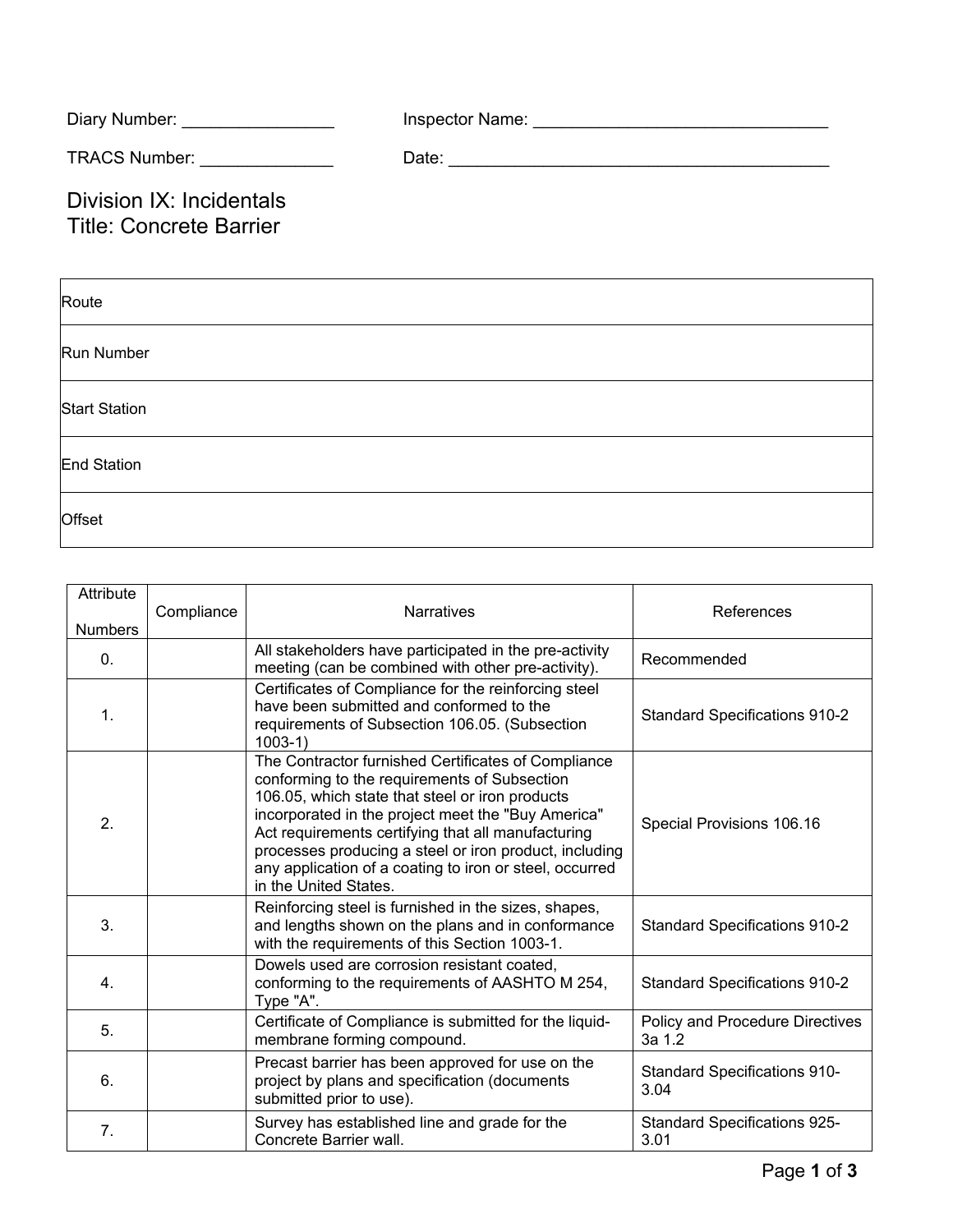| 8.  | Subgrade is compacted to at least 95 percent of the<br>maximum density.                                                                                                                                                                                                                                                                                 | <b>Standard Specifications 910-</b><br>3.01                                   |
|-----|---------------------------------------------------------------------------------------------------------------------------------------------------------------------------------------------------------------------------------------------------------------------------------------------------------------------------------------------------------|-------------------------------------------------------------------------------|
| 9.  | Concrete barrier grade is shaped and finished in<br>conformity to the lines, grades and dimensions<br>established by the Engineer or shown on the project<br>plans.                                                                                                                                                                                     | <b>Standard Specifications 910-</b><br>3.01                                   |
| 10. | Reinforcing steel is placed per the Roadway<br>Construction Standard Drawings: C-10.40 32" Type<br>F; C-10.41 42" Type F; C-10.50 32" Type F; C-10.51<br>32" Type F; C-10.52 32" Type F; C-10.53 42" Type F;<br>C-10.54 42" Type F; C-10.55 42" Type F; C-10.70 32"<br>F w/caissons; C-10.71; C10.72; C10.73; C10.74;<br>C10.76 (or per project plans). | <b>Standard Specifications 910-</b><br>3.03 or 910-3.04                       |
| 11. | Concrete barrier requiring caissons are three feet<br>deep and one-foot diameter: Recorded in daily diary<br>(Construction Manual 105.11).                                                                                                                                                                                                              | <b>Construction Standard Drawing</b><br>$C-10-72$<br>Standard Drawing C-10-10 |
| 12. | Concrete is an approved Class "S", 4,000 pounds per<br>square inch (PSI) in 28 days mix.                                                                                                                                                                                                                                                                | <b>Standard Specifications 910-2</b>                                          |
| 13. | When Concrete barrier is poured in sections, a footer                                                                                                                                                                                                                                                                                                   | <b>Construction Standard Drawing</b><br>C-10.51, C-10.54 and C-10.55          |
|     | with a Construction Joint was placed.                                                                                                                                                                                                                                                                                                                   | <b>Standard Specifications 910-</b><br>3.02, 910-3.03, or 910-3.04            |
| 14. | Cast-In-Place by Slip Form or Extrusion: Barrier<br>shape, height and alignment meets plans<br>requirements.                                                                                                                                                                                                                                            | <b>Standard Specifications 910-</b><br>3.02(A)                                |
| 15. | Cast-In-Place by Slip Form or Extrusion: Grade for<br>the top of the concrete barrier is indicated by an<br>offset guideline set by the contractor from survey<br>marks established by the Engineer. Checking of the<br>grade is recorded in the daily diary (Construction<br>Manual 105.11).                                                           | <b>Standard Specifications 910-</b><br>3.02(A)                                |
| 16. | Cast-In-Place by Slip Form or Extrusion: Concrete is<br>vibrated, rammed, tamped or worked with suitable<br>equipment until consolidated to eliminate voids such<br>as honeycombed surfaces.                                                                                                                                                            | <b>Standard Specifications 910-</b><br>3.02(A)                                |
| 17. | Cast-In-Place by Slip Form or Extrusion: Concrete<br>has a consistency that, after extrusion, it is maintains<br>the shape of the barrier without support.                                                                                                                                                                                              | <b>Standard Specifications 910-</b><br>3.02(A)                                |
| 18. | Cast-In-Place by Slip Form or Extrusion: The<br>dimensional tolerances for the ten-foot straightedge<br>placed on the top do not vary by more than 1/4 inch.<br>Along the face, it does not vary by more than 1/2 inch<br>when checked with a 10-foot straight edge.                                                                                    | <b>Standard Specifications 910-</b><br>3.02(B)                                |
| 19. | Cast-In-Place by Slip Form or Extrusion: The<br>dimensional tolerance for height does not vary more<br>than 1/2 inch                                                                                                                                                                                                                                    | <b>Standard Specifications 910-</b><br>3.02(B)                                |
| 20. | Cast-In-Place by Fixed Form: Forms are checked for<br>dimensional tolerances for the height and shape of<br>the form and recorded in Inspector's daily diary<br>(Construction Manual 105.11).                                                                                                                                                           | <b>Standard Specifications 910-</b><br>3.03                                   |
| 21. | Cast-In-Place by Fixed Form: Cast sections are the<br>length shown on the project plans and the edges of<br>the joints between sections are rounded to a 1/4-inch<br>radius.                                                                                                                                                                            | <b>Standard Specifications 910-</b><br>3.03                                   |